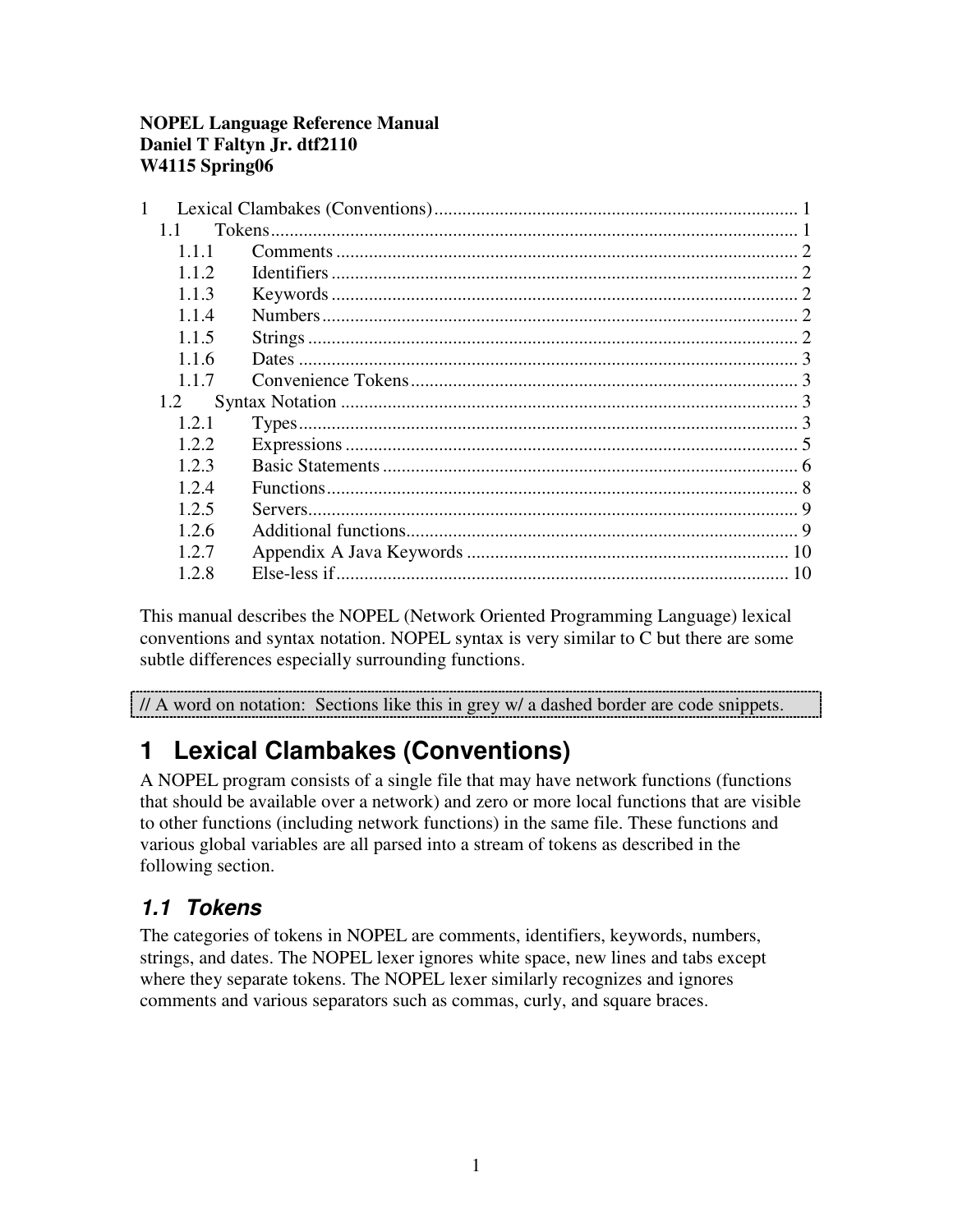### **1.1.1 Comments**

Comments in NOPEL come in the usual 2 flavors: single line and multiple lines. Single line comments begin with a double slash and terminate with a new line. Multiple line comments begin with a slash star and terminate with a star slash.

```
// this is a single line comment in NOPEL. It terminates with a new line.
/* this is a multi-line comment in NOPEL. It can be on one line */
/* or it can span
  multiple lines */
```
### **1.1.2 Identifiers**

An identifier is a sequence of letters, digits and the underscore character beginning with an underscore or a character. Case is significant so the identifier *myVariable* is distinct from *MyVariable*.

int g\_globalVar = 10; // the identifier is g\_globalVar and holds the integer val 10

### **1.1.3 Keywords**

The NOPEL language is translated into Java so all Java keywords<sup>1</sup> are also reserved. The following keywords are explicitly defined in NOPEL and programmers may not use them other than for their intended usage.

| function   | network | date                                  | true  | false            |
|------------|---------|---------------------------------------|-------|------------------|
| $\cdot$ if | else    | while                                 | break | continue         |
| return     | returns | struct                                | void  | <b>LOG FATAL</b> |
|            |         | LOG INFO LOG WARN LOG ERROR LOG DEBUG |       |                  |

### **1.1.4 Numbers**

The NOPEL lexer recognizes Integers as a sequence of one or more digits and Real numbers as one or more digits followed by a "." followed by one or more digits. The following are various examples of NOPEL numbers. All numbers in NOPEL can have an optional prefix "-" that indicates the number has a value less than zero.

1 // is an integer  $2222$  // is an integer 2.3 // is a real 222.2222 // is a real -20 // negative integer

### **1.1.5 Strings**

The NOPEL lexer recognizes strings as a sequence of characters surrounded by double quotes. Commonly escaped characters t, b, n,  $\lambda$ , and the double quote are allowed as long as they are prefixed with a  $\lambda$ .

"This is a string with an escaped backslash as the last character \\"

 $<sup>1</sup>$  See the appendix for a complete list of java key words.</sup>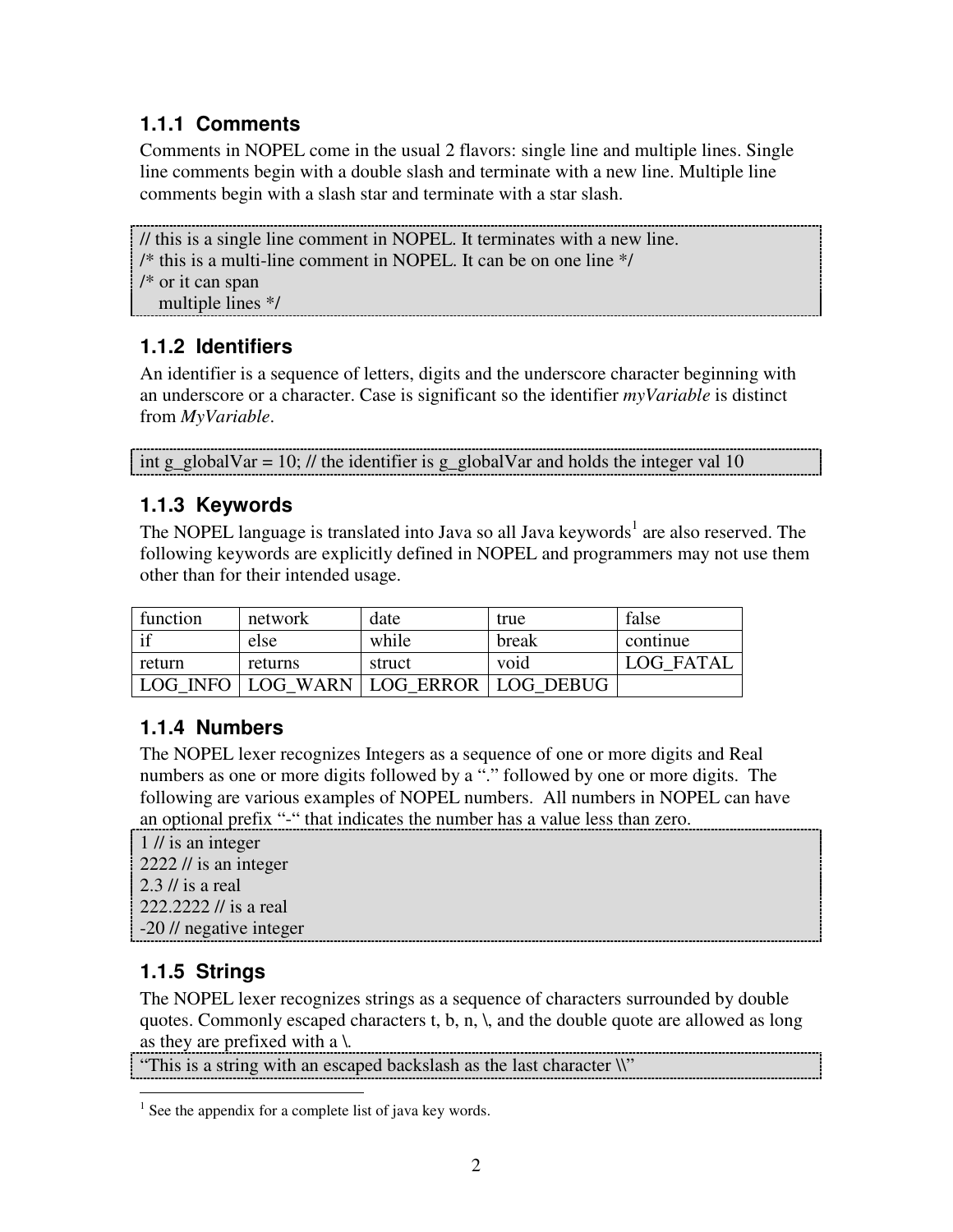### **1.1.6 Dates**

The NOPEL lexer recognizes dates as **ddMMMyyyy** where d and y are digits and M is an alphabetic character. The first 2 digits represent the day of the month, the 3 characters are the first 3 characters of any of the 12 months, and the final 4 digits are the year.

The Lexer does not differentiate the case for the month characters so 12FEB2006 and 12Feb2006 are equivalent. The Lexer does not accept dates that include invalid days of the month (e.g. 45Mar2006), bad months (e.g. 05ZOR2006), or abbreviated years (e.g. 23Mar06.)

02Mar2006 // this is a valid date.

### **1.1.7 Convenience Tokens**

NOPEL recognizes these other common tokens for the sake of punctuation and clarity.

| <b>Comment</b>                                              |
|-------------------------------------------------------------|
| Demarcates the beginning and end of a function or structure |
| Demarcates the beginning and end of an array                |
| Separates expressions                                       |
| Separates parameters in functions                           |

## *1.2 Syntax Notation*

NOPEL is a statically typed language in which each object has a declared immutable type. Programmers can use these types using common programming expressions, statements, and user defined functions. (A thorough discussion of functions is addressed in its own section.)

// A word on notation: Sections like this in light blue with a solid border are syntax

### **1.2.1 Types**

There are three classifications of types in NOPEL: primitives, structures, and arrays.

### 1.2.1.1 Primitive Types

NOPEL is ultimately compiled into Java so the following table lists the corresponding java type, the default value, and an example declaration/assigment.

| Type    | Java conversion  | Default value            | Usage                       |
|---------|------------------|--------------------------|-----------------------------|
| boolean | boolean          | false                    | boolean is ANiceDay = true; |
| int     | 1nt              |                          | int age = $29$ ;            |
| real    | double           | 0.0                      | real weight = $180.22$ ;    |
| string  | java.lang.String | 6699                     | string name $=$ "Daniel";   |
| date    | java.util.Date   | todays date <sup>2</sup> | date today = $18Feb2006$ ;  |

 $2$  The date returned is the date as of the running of the program. I.e. the default date is determined at run time and changes every day. (This may be a bad idea.)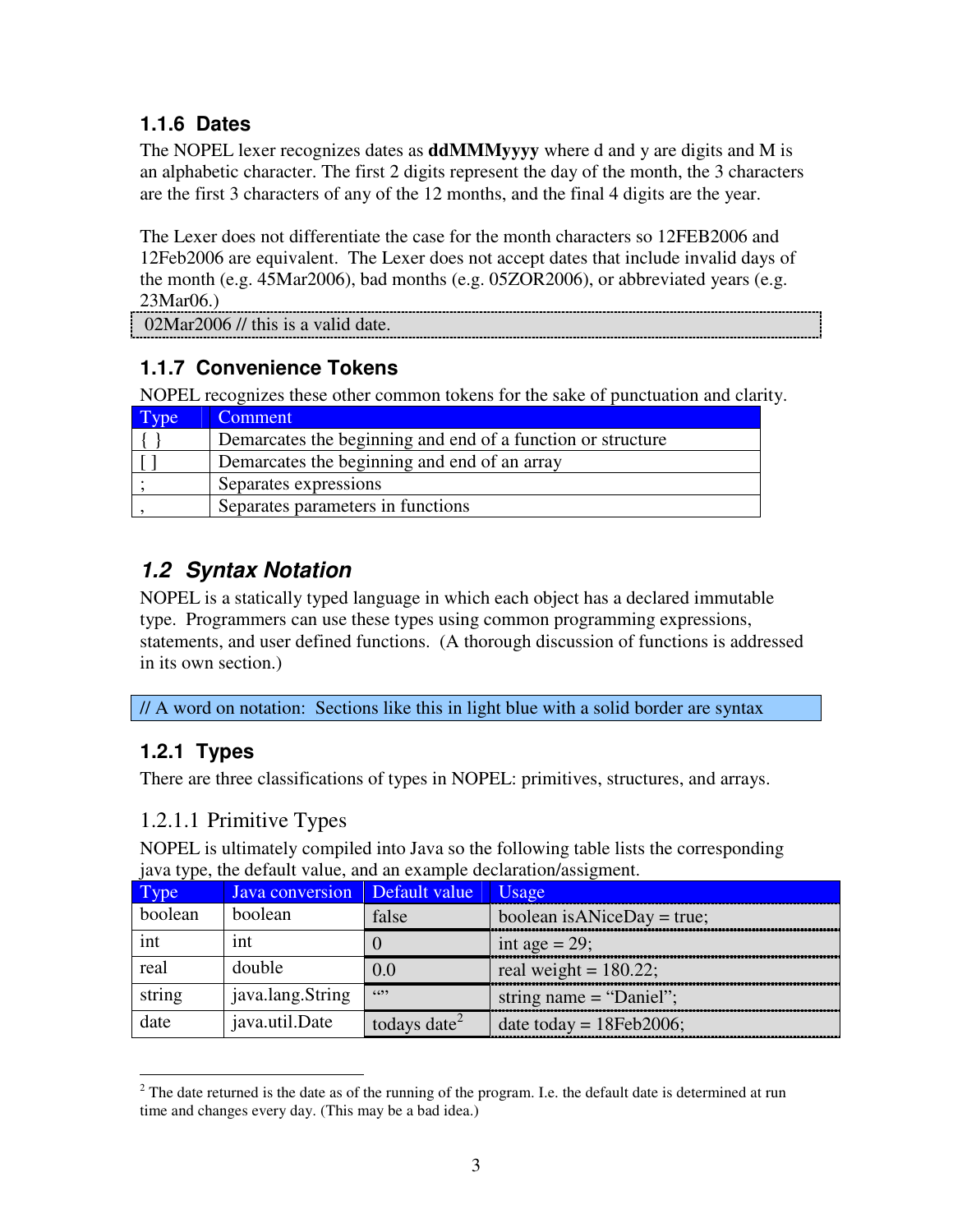#### 1.2.1.2 Structures

A structure is a grouping of named primitive types into a single object that can be referenced as a unit. The declaration of a structure is achieved though the keyword struct, a left curly, a declaration of one or more typed fields, and a right curly brace.

A NOPEL program must declare a structure before usage. Programs can reference fields in the structure with the usual "dot" notation of C.



This is an example declaration of a structure that contains information about a trader followed by an example usage.<sup>3</sup>

```
// declaration of the structure type trader
struct trader
{
  string firstName;
  string lastName;
  int age;
  date startDate;
  string desk;
};
trader bob; // instance of type trader
bob.firstName = "Robert"; // assigning the value of the field firstName
int age = bob.age; \frac{1}{\sqrt{2}} retrieving the value of the field age.
```
#### 1.2.1.3 Arrays

NOPEL provides the means to group primitive types and structures into typed arrays of a fixed size. Arrays have the property **length** that indicates the size of the array as an integer. Programs can retrieve values from an array by accessing the values indexed from 0 to length -1 as shown.

#### (**boolean | int | real | string | date**) **identifier "[" int "]"**";"

int accountNumbers[10]; // create an array of size 10 (default values initialized to 0) int second = accountNumbers[1]; // get the second element of the array int arrayLen = accountNumbers.length; // returns the integer 10.

 $3$  My underlying implementation is Java so I'm not sure at this point if structs will be converted to a specific Java object whereby I can access each field on the class, or if I will have one generic class which has a simple HashMap field and one getter and setter. If the final implementation is the latter, accessing/mutating fields may be done via trader.get("firstName"); and trader.set("firstName", "Robert")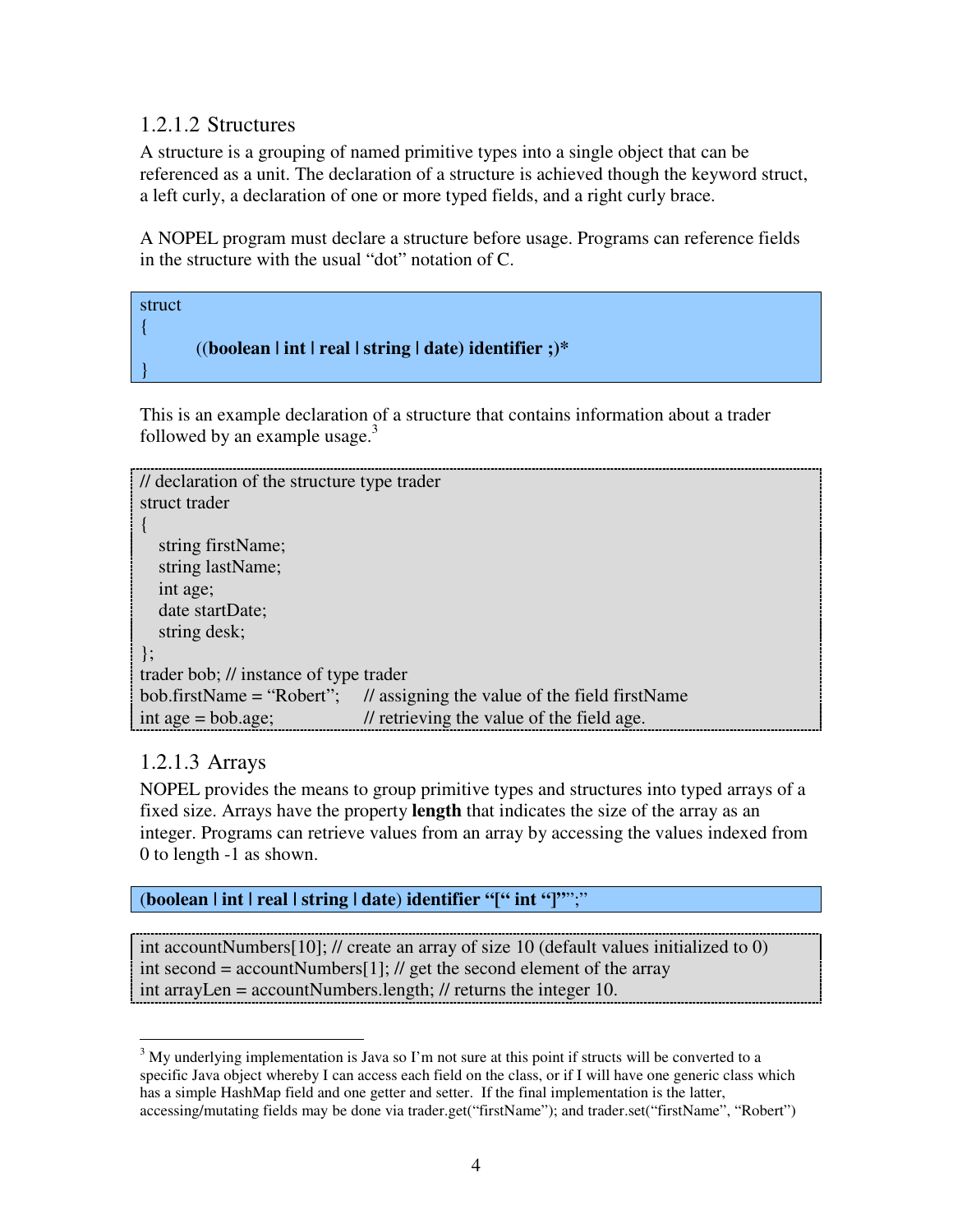### **1.2.2 Expressions**

Expressions in NOPEL are categorized as identifiers, constants, structure usage, array usage, and function calls separated by a semi-colon. Parenthesized expressions take on the value of the enclosed expression.

#### 1.2.2.1 Identifiers

Identifiers are variables that derive their value via the assignment operator, thus making them left-value expressions. In cases where assignment is not performed before evaluation of the variable, some default value is assigned to the identifier. Since every object in NOPEL must have a type, the type of the right-hand value must correspond to the declared type.

**type identifier = <right-hand value>;**

|             | int g_globalVar = 10; // declaration of a variable and an initial value. |
|-------------|--------------------------------------------------------------------------|
| trader bob; | // declaration of a variable bob of type trader (defined previously)     |
| int years;  | // declaration of a variable with the default value.                     |

#### 1.2.2.2 Constants

Numbers (ints and reals), strings, and dates are all right-value expressions that evaluate to their innate value.

#### 1.2.2.3 Function calls

A function call is a right-value expression that takes zero or more parameters and returns a declared type or possible void (no value.) See a later section for more information on functions.

 $\tt type identifier = func- identifier(*param-list*)$ ;

In the following example the beta function is calling the alpha function and assigning the resultant value to the variable someName.

// declaration of a function

function alpha(string name) returns string { return "Hello: "+ name; };

// calling function alpha from function beta.

function beta() { string someName = alpha("Bob"); };

#### 1.2.2.4 Arithmetic

NOPEL supports the mathematical expressions +, -, \*, and / for integer and real data types using infix notation. If an integer and real data type are mixed in the expression, the resultant data type is real. The usual order of precedence is in effect, namely \* and / are evaluated before + or -.

The + operator is available as an infix operator between a string and any other NOPEL primitive type. When one of the operands is not a string, the resultant data type is a string regardless of the placement of the non-string operand.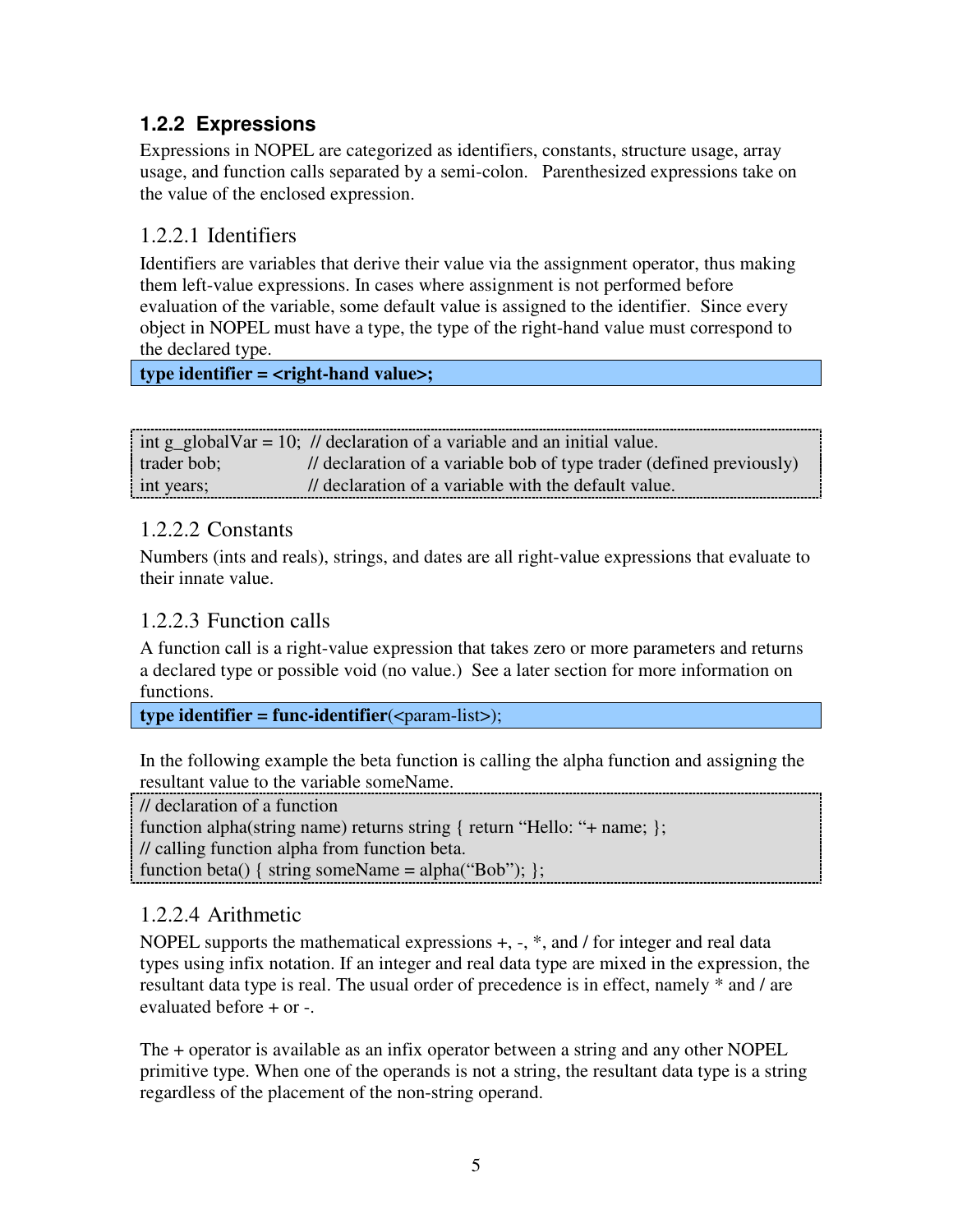The + operator is also available as an infix operator between a date and an int. The resultant data type is date such that the value of the given date is incremented by the value of the int.

Example usages of arithmetic operators are as shown:

real  $i = 0.2$ ; int  $i = 10$ ; // adding a real and an int (int id converted to a real) real  $k = i + j$ ; // value is 10.2

// adding (concatenating) a string and an int string myString = "This is:"; string myStringAsPrefix = myNumber+ i; // results in the string "This is  $10$ " string myStringAsSuffix =  $i + myString$ ; // results in the string "10This is "

// adding an int and a date date tomorrow =  $23$ Jan06 +1; // tomorrow has the value  $24$ Jan06

#### 1.2.2.5 Relational

The usual binary operators, " $\lt$ ", " $\gt$ ", " $\lt =$ ", " $\gt =$ ", " $\lt =$ ", " $\lt =$ " are available on int and real data types as an infix operator. When comparing objects of different types, int's are converted to real's. The resultant value is a boolean.

Equal  $(==)$  and not equal  $( != )$  can be applied as infix operators on any data type. When 2 objects of different types are compared, the resultant value is always false for "==" and true for "!=" (except as noted above for integers and reals.) When 2 objects are of the same type, if the value is the same then the result is true for "==" and false for "!=". With structure objects, if all the fields have the same values then the result is also true for  $=$ " and false for " $!=$ "

#### 1.2.2.6 Logical

The logical operators "!" (not.) "&" (and.) and "|" (or) are available as infix operators when comparing expressions that result in a boolean value. The order of precedence from high to low is "!", " $\&$ ", "|".

### **1.2.3 Basic Statements**

The types of statements in NOPEL are assignment, if-then-else, while loops and functions. The first three categories are very similar in syntax to C or Java and are addressed in this section.

#### 1.2.3.1 Assignment

Identifiers are left-value expressions that take on a value through the assignment operator "=". Casting is not available in the NOPEL language so only like values on the left and right side of the "=" are allowed.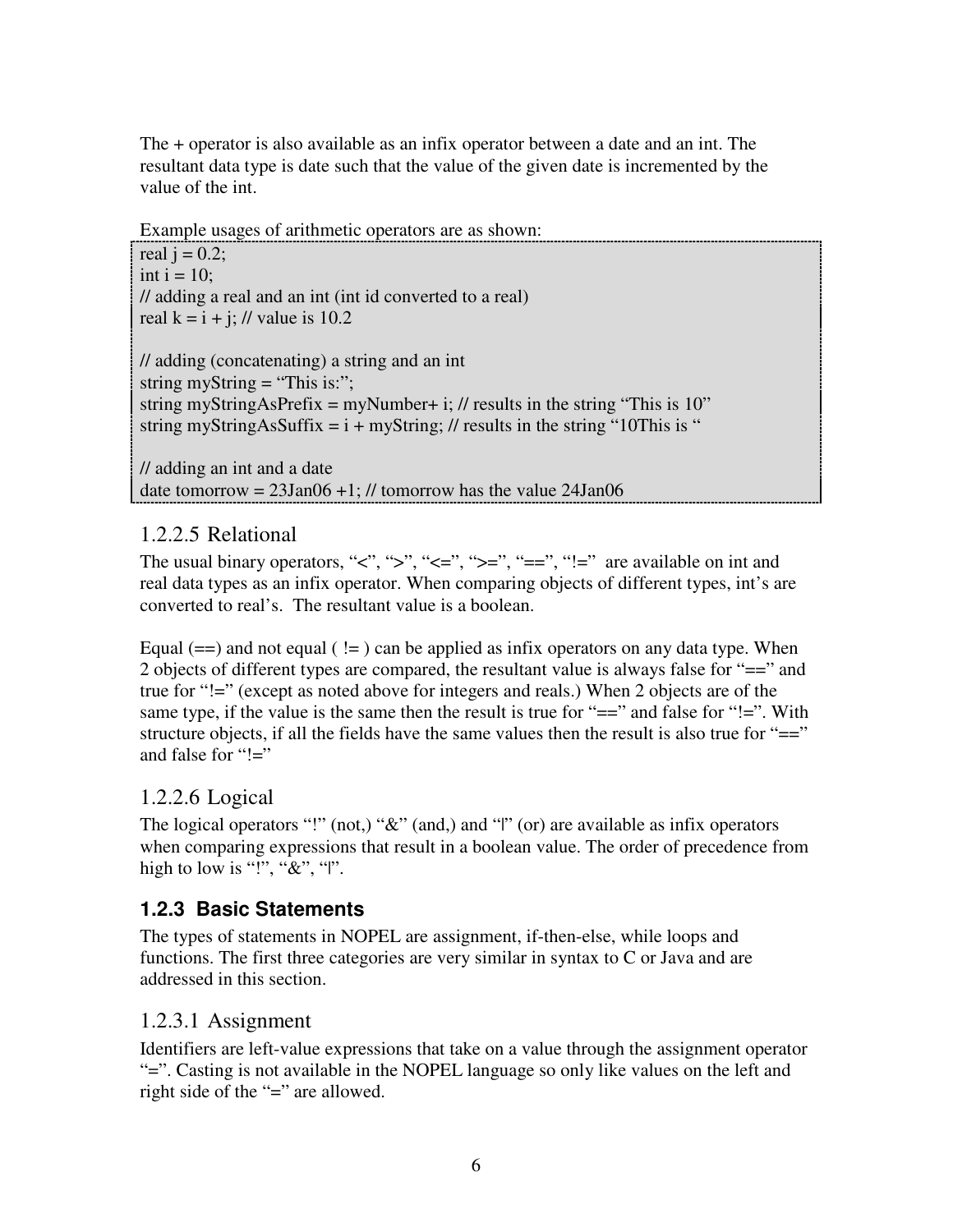#### **type identifier = expression;**

#### 1.2.3.2 If-Then-Else Conditionals

If-Then-Else conditionals determine the flow of control based on a logical expression. The first execution path is entered if the expression evaluates to true otherwise if the second case "else" is specified, that execution path is entered. Similar to C, else's are assigned to the closest else-less if<sup>4</sup>.

```
if ( logical )
{
       (expression; | statement )*
} else {
       (expression; | statement )*
}
```
In the following example "out" has the value of 9 at the end of the execution of the conditional. If the value of "in" had any other value than 10, out would have the value 11.

```
int in = 10;
int out = 0;
if ( 10 == in )
{
 out = 9;
} else {
 out =11;
}
```
#### 1.2.3.3 While Loops

For simplicity, there is a single iterative statement "while" that repeats a given set of expressions and statements until some condition is no longer true. The syntax for a while loop is:



{

}

#### (**expression** | **statement** | **break** | **continue**)\*

The reserved words break and continue have the following effect when placed between { and } in a while statement:

- **break** -- causes the while loop to exit and execution to continue after the  $\}$
- **continue** causes the execution of the loop to stop at this point and resume after the { in the while declaration.

<sup>&</sup>lt;sup>4</sup> As discussed in lecture an else-less if is an elusive creature but for easier identification I have obtained a photo and attached it as an appendix.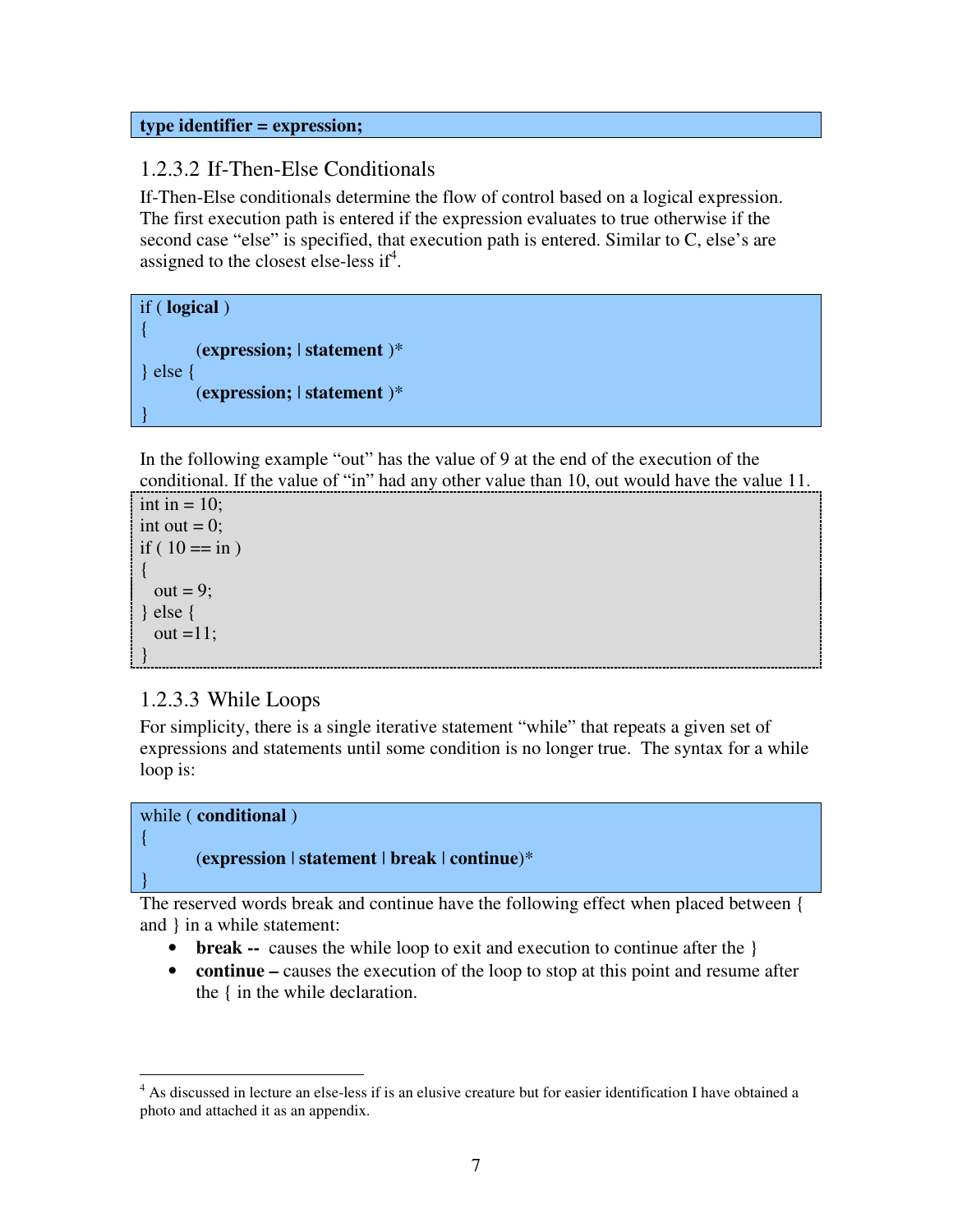### **1.2.4 Functions**

The two classifications for functions, local and networked, share the same syntax apart from the keyword *network.* Networked functions are available in a remote context, i.e. available for usage over a network when ultimately compiled and run as a Java program.

Given the special nature of functions marked *network*, no other function, local or remote may reference these functions. To promote reuse in the language however, networked functions may reference any local function.

Each function declaration begins with the keyword function, the name of the function, a parenthesized list of zero or more arguments, the keyword *returns* and the return type, possibly *void.* The implementation of the function begins with "{"and is terminated with "}"

### **1.2.4.1 Local**

The syntax for a local function is generalized as:

```
function identifier(type identifier (,type identifier)* | )
        returns (type | void)
```
{

}

(**expression;** | **statement;**)\* return (**identifier | constant | );**

An example implementation of a function is shown here.

```
// a local function
function getAgeLocal( date _birthDate ) returns int {
               // implementation
}
```
### **1.2.4.2 Networked**

A network function is identical in syntax to a local function with the addition of the keyword *network*.

```
network function identifier(type identifier (,type identifier)* | )
       returns (type | void)
```
{

}

}

(**expression;** | **statement;**)\* return (**identifier | constant | );**

An example implementation of a network function is as shown here.

// networked function that calls a local function network function getAge( date \_birthDate ) returns int {

retrun getAgeLocal(\_birthDate);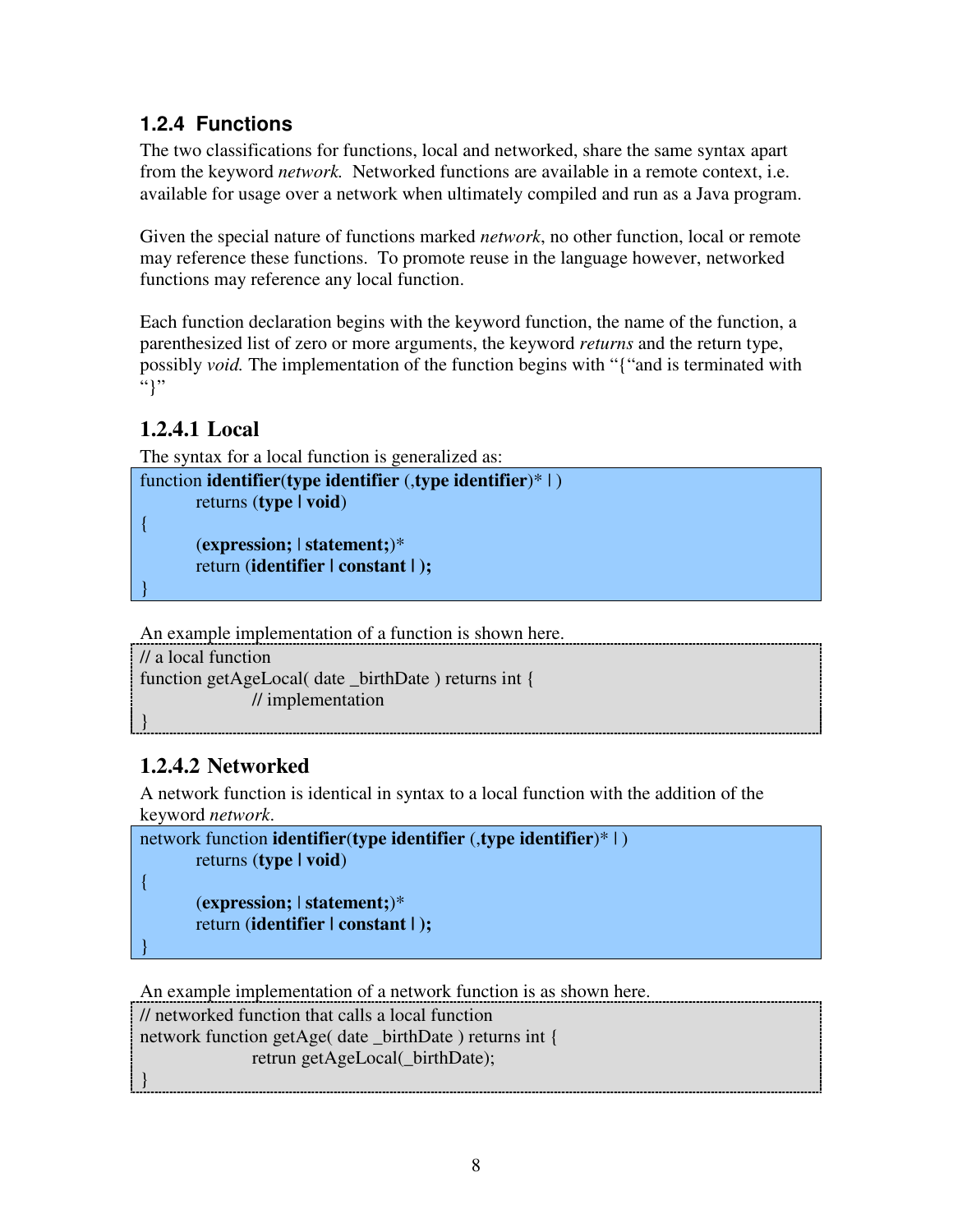### **1.2.5 Servers**

The top level construct in NOPEL is a Server. The declaration of a server consists of the keyword *server* an identifier used as the name for the server and the implementation enclosed in { and }. The body of a server consists of global variable (possibly assigned a value, and zero or more network and local functions. All functions and variables must be defined before use.

| Server identifier                          |
|--------------------------------------------|
|                                            |
| $(identifiers \mid assignment statement)*$ |
| (local functions;   network functions)*    |
|                                            |
|                                            |

```
The following is a complete NOPEL program.
server HelloWorld
\{int countSaidHiTo = 0; // global variable to keep track of usage
// local function for reuse
function localHello( string _name ) returns string {
              countSaidHiTo = countSaidHiTo + 1;
              return "Hello " + name";
}
network function sayHello( string _name ) returns string {
              LOG_INFO ("starting sayHello with param:" + _name);
              string out = localHello( name );
              LOG_INFO ("I said hi to "+ countSaidHiTo +"people so far.");
              return out;
}
```
### **1.2.6 Additional functions**

Most languages allow the use of some access to system out. NOPEL uses categorized logging based on the priority of the message. The basic implementation will print out to the console when the application is run. In the future, configurations should allow the redirection of the output to files, sockets, etc. and filtering based on the criteria. The syntax for logging is as shown. Further, the priority of the logging message is listed from least important to highest importance.

(LOG\_DEBUG | LOG\_INFO | LOG\_WARN | LOG\_ERROR | LOG\_FATAL) (**string);**

In this example the first logging message prints out the in parameter before the execution of the local function and the second logging message prints the result of the local function.

```
network function getAge( date _birthDate ) returns int {
              LOG_INFO ("starting getAge with param: " + _birthDate);
              int out = getAgeLocal(_birthDate);
```